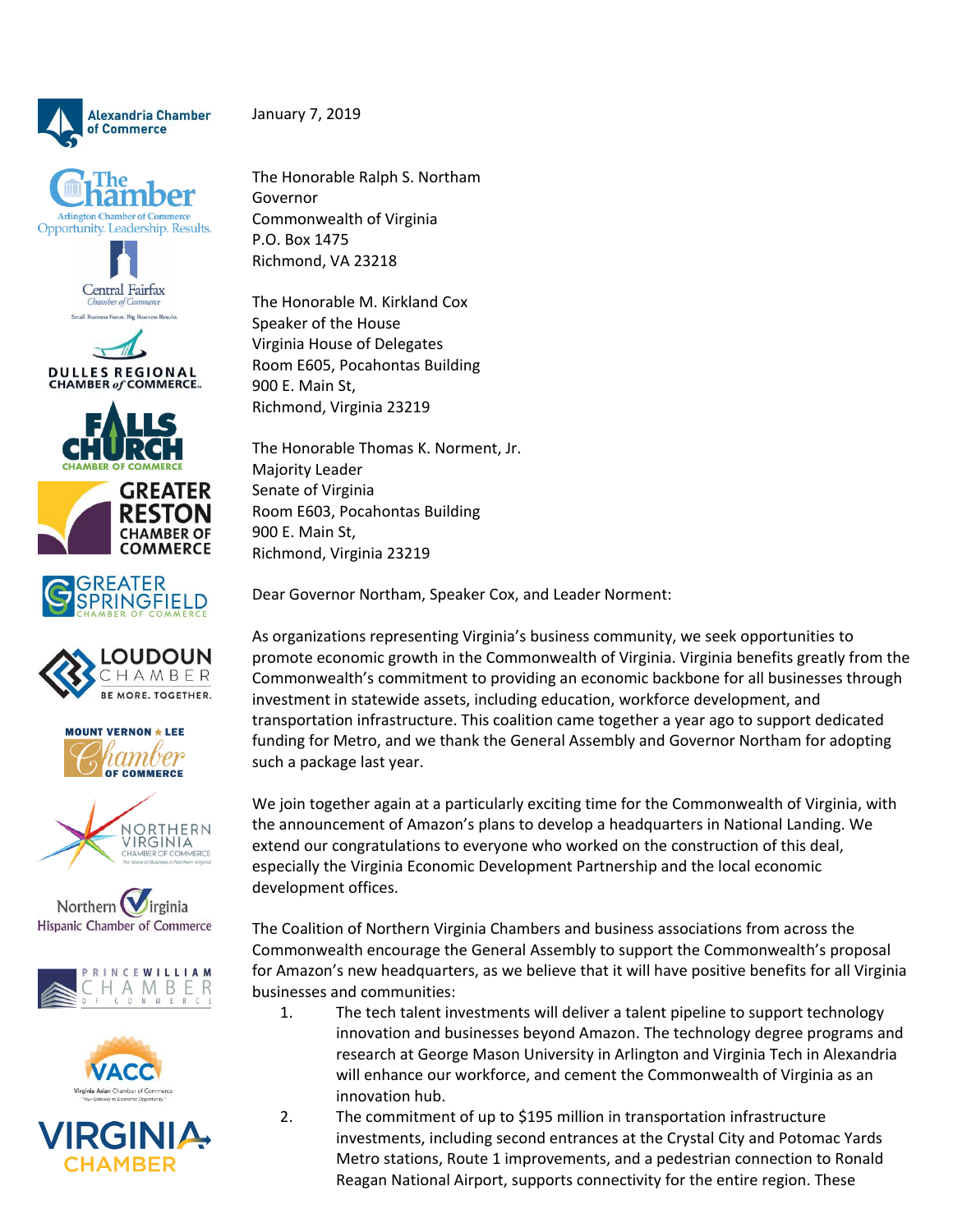























2C-II CHAMBEF



3. The post-performance incentives to Amazon tie directly to the creation of new jobs in Virginia. The cost of the incentives will be a fraction of the public benefit from these employees' tax payments and economic activity. We anticipate that Amazon's employees will live throughout the region, spreading the economic benefits across multiple localities. These high-wage, high-skill jobs will enhance the competitiveness of our business environment, and will help Virginia maintain the talent that our K-12 schools, colleges, and universities develop.

We appreciate the positive impact welcoming Amazon to Virginia will have for the entire Commonwealth, and thank you for your support of this important economic package.

Sincerely,

College 1 place

Joe Haggerty President and CEO Alexandria Chamber of Commerce

Junip B. Rose

Jennifer B. Rose Executive Director Central Fairfax Chamber of Commerce

Sally D. Cole Executive Director Falls Church Chamber of Commerce

Limberly Clarke

Kimberly Clarke President and CEO Greater Springfield Chamber of Commerce

Kate Bates

Kate Bates President and CEO Arlington Chamber of Commerce

John P. Boylan President and CEO Dulles Regional Chamber of Commerce

Mark S. Ingrao President and CEO Greater Reston Chamber of Commerce

Tony Howard President and CEO Loudoun County Chamber of Commerce